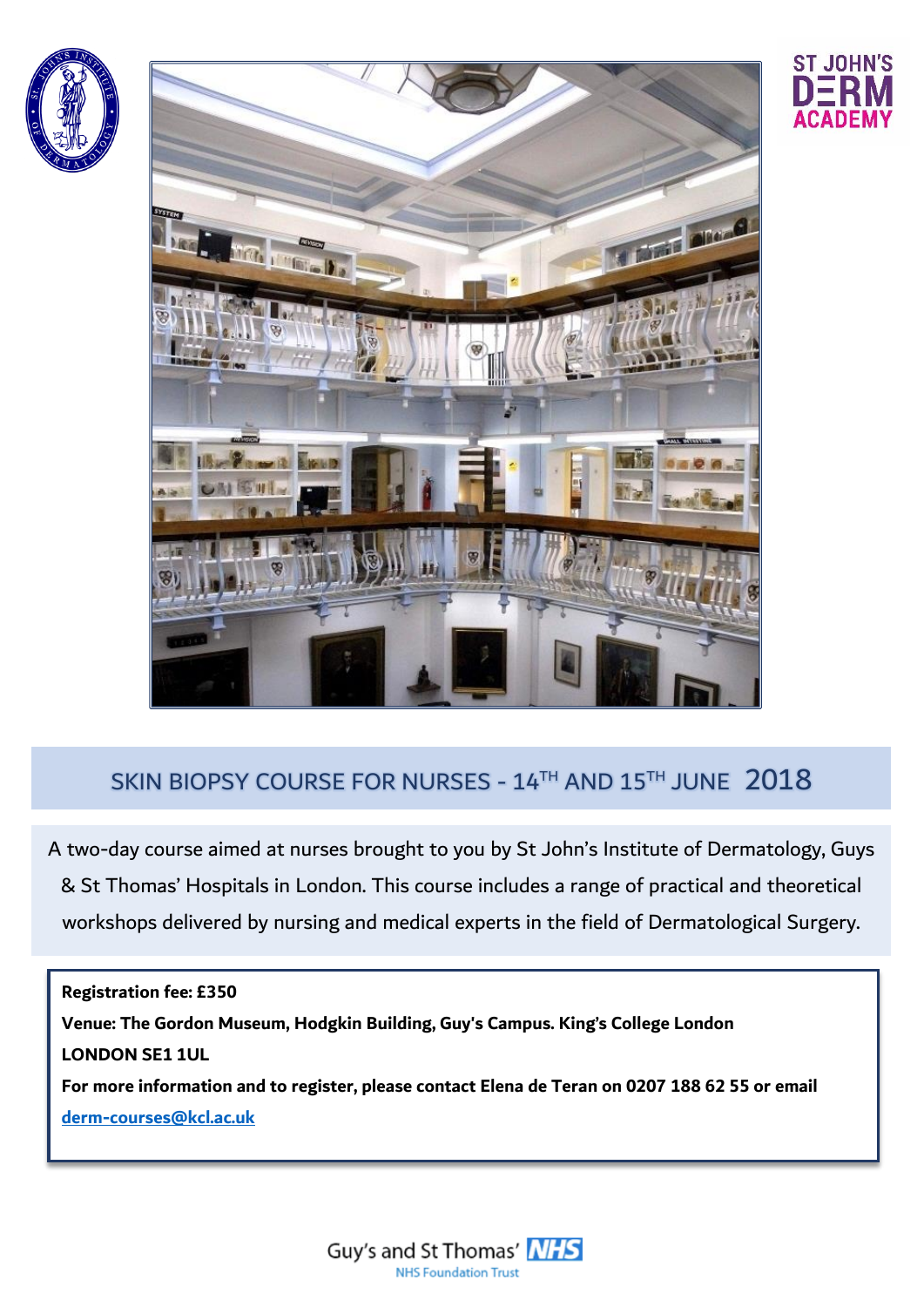



| Day 1              | <b>Subject</b>                                                                                                                 | <b>Speaker</b>                                                                                                                                           |  |
|--------------------|--------------------------------------------------------------------------------------------------------------------------------|----------------------------------------------------------------------------------------------------------------------------------------------------------|--|
| $09.00 - 09.20$    | <b>Registration / Coffee</b>                                                                                                   |                                                                                                                                                          |  |
| $09.20 - 09.30$    | Introduction                                                                                                                   | Serhiy Aleksyeyenko CNS                                                                                                                                  |  |
| $09.30 - 10.30$    | <b>Medico Legal Aspects</b>                                                                                                    | Dr Faizal Ali (Consultant Dermatological<br>Surgeon)                                                                                                     |  |
| $10.30 - 11.15$    | <b>Minor Surgery Preparation</b>                                                                                               | Rosalyn Dona CNS                                                                                                                                         |  |
| $11.15 - 11.35$    | <b>BREAK</b>                                                                                                                   |                                                                                                                                                          |  |
| $11.35 - 12.20$    | <b>Local Anaesthetic</b>                                                                                                       | Dr Faizal Ali (Consultant Dermatological<br>Surgeon)                                                                                                     |  |
| $12.20 - 13.00$    | <b>Surgical Anatomy</b>                                                                                                        | Dr Raj Mallipeddi (Consultant<br>Dermatological Surgeon)                                                                                                 |  |
| $13.00 - 14.00$    | <b>LUNCH</b>                                                                                                                   |                                                                                                                                                          |  |
| $14.00 - 15.30$    | <b>Basic Biopsy Techniques:</b><br>Anaesthetic technique<br>Shave<br>Snip<br>Punch<br><b>Interrupted Sutures</b><br>Wound care | Serhiy Aleksyeyenko CNS<br><b>Circulating:</b><br>Dr Natalie Attard<br>Dr Manaf Shaban<br>Serhiy Aleksyeyenko CNS<br>Rosalyn Dona CNS<br>Maria Cerda CNS |  |
| $15.30 - 15.40$    | <b>BREAK</b>                                                                                                                   |                                                                                                                                                          |  |
| $15.40 - 17.00$    | <b>PRACTICAL CONTINUED</b>                                                                                                     | <b>AS ABOVE</b>                                                                                                                                          |  |
| <b>MUSEUM TOUR</b> |                                                                                                                                |                                                                                                                                                          |  |